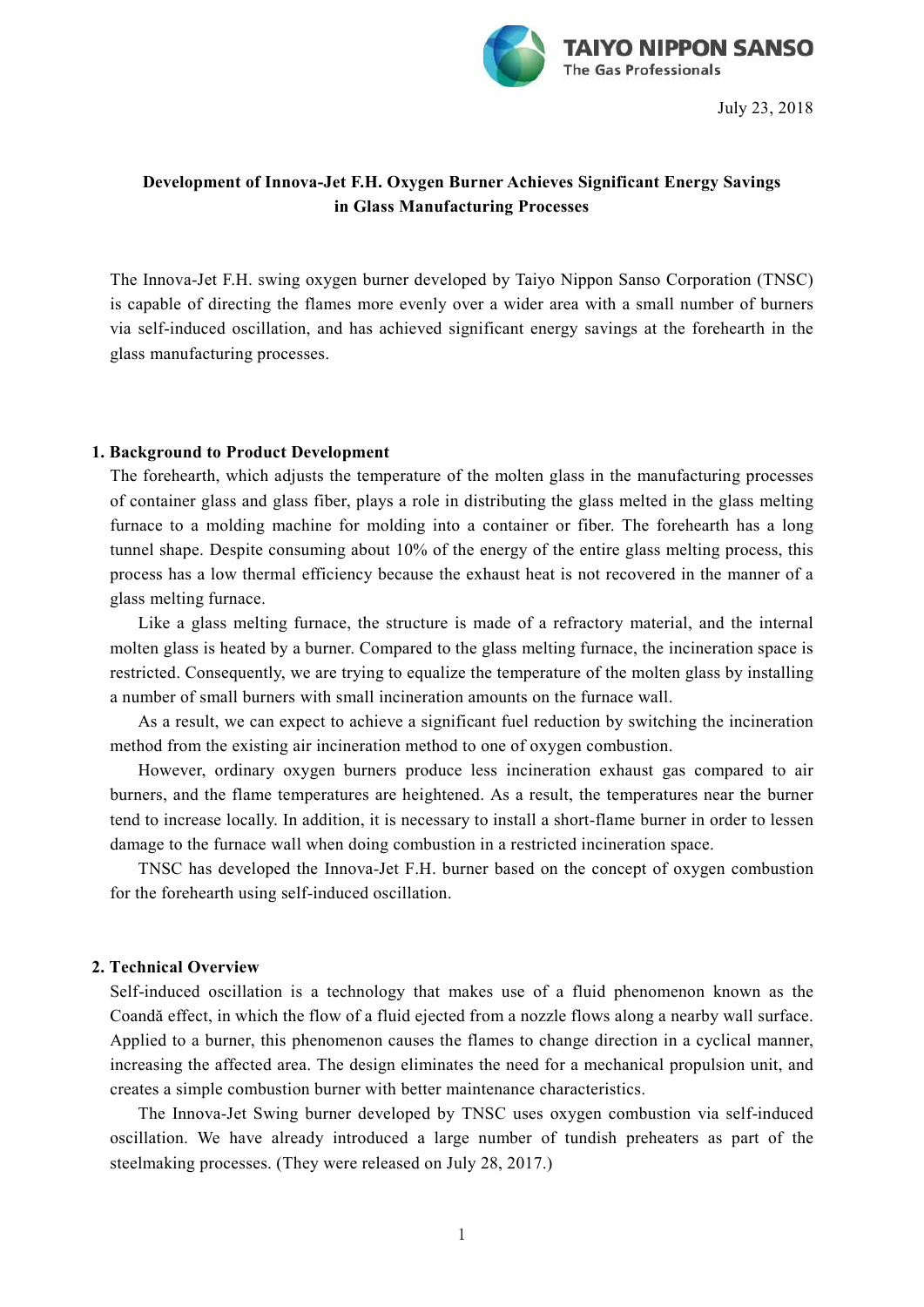



**Fig. 1 Structure of self-induced oscillating burner (left), and a photograph of the flames of the Innova-Jet Swing (right)**

The Innova-Jet F.H. incorporates a variety of expertise derived from results obtained for the Innova-Jet Swing, and we conducted verification tests using a test furnace that simulates a forehearth in order to apply this expertise to forehearth preheating. Moreover, we worked on the following developments:

- (1) Miniaturizing the burner for forehearth applications that require multiple burner-layouts
- (2) Minimizing the flame-length changes when the burner incineration amount is adjusted by means of optimizing the swing-cycle of the flame

As a result of measuring the temperature distribution at the bottom of the test furnace, it was confirmed that the same uniform temperature distribution can be obtained even if the number of burners is reduced to less than half of the existing air burners, as shown in Fig. 2. Also, as a result of assessing the thermal efficiency of the test furnace, we confirmed that we had achieved a fuel reduction effect of 65% compared with air combustion (Table 1).